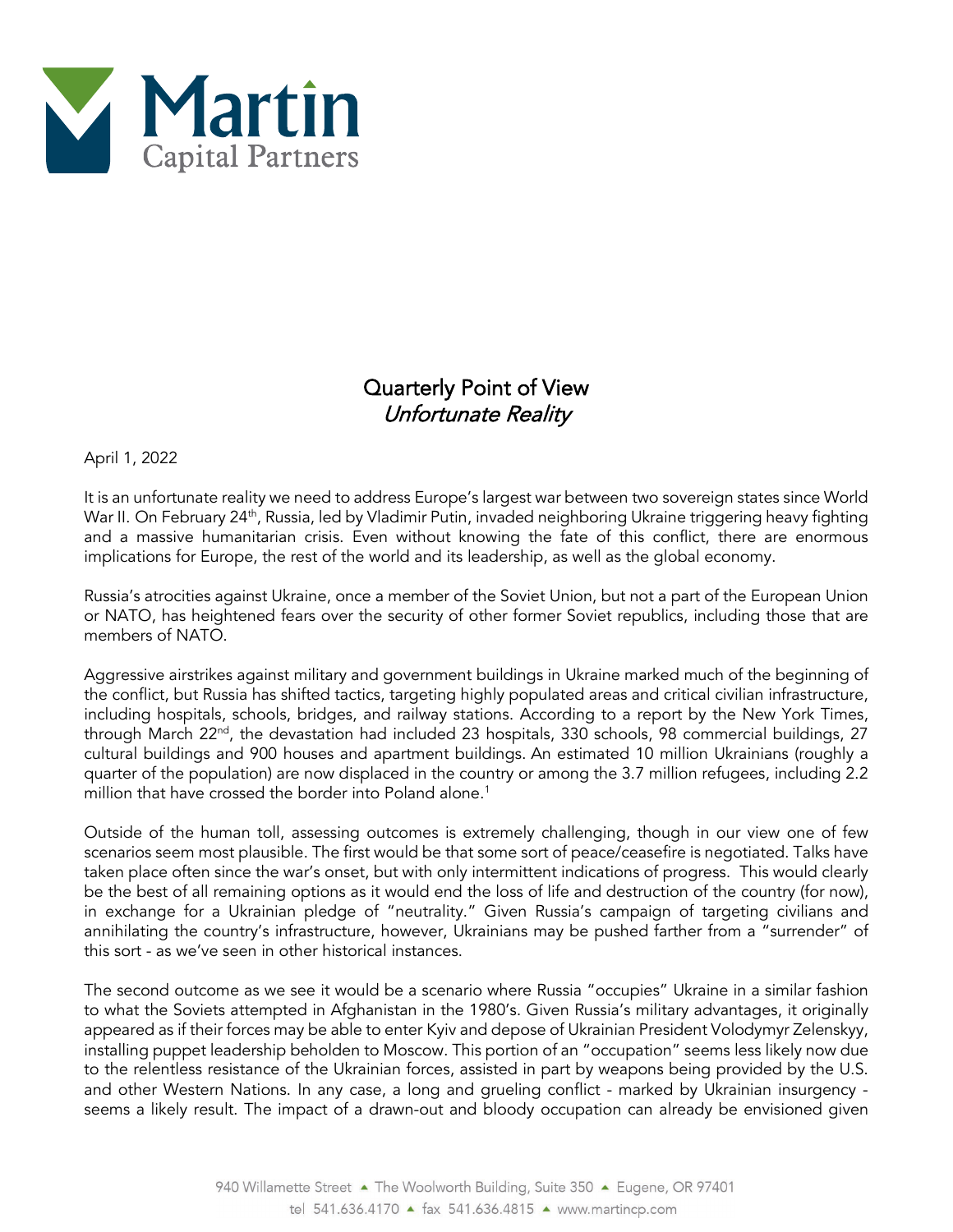evidence of Russian casualties to date. NATO has placed an estimate of between 7,000 and 15,000 Russian soldiers killed through the third week of March. $^2$  Even using the lower end of that NATO estimate would place the number of Russian troop deaths above that of all American causalities during two full decades of military intervention in Afghanistan and Iraq. This kind of occupation and insurgency would leave Ukraine decimated, and Russia, already a pariah on the global stage, a severely weakened nation.

There are additional "worst case" scenarios that we can only hope are much less likely, including an escalation utilizing chemical or biological weapons, potentially drawing direct NATO involvement. More terrifying even, a nuclear conflict. These are concepts difficult to imagine, let alone to consider the probabilities.

Assessing potential outcomes is difficult at this point, but assessing the impact seems to be straightforward in a few major ways.

## Supply Chain Control

Over the past half century there has been continued economic interdependence globally, with the rise of globalization allowing for production to be executed where costs were the lowest, resulting in an everincreasing reliance on distant sources of supply. This ever-increasing economic reliance has created sideeffect risks, that we are now seeing clearly as a result of Russia's aggression.

Over half of Russia's exports are energy products, including crude petroleum, natural gas, and coal, with much of it going to supply Europe's energy needs. Europe allowed its dependence on energy commodities from Russia to increase so dramatically over the past decade that it put itself at risk. In Michael Shellenberger's piece, "The West's Green Delusions Empowered Putin" he explained:

How is it possible that European countries, Germany especially, allowed themselves to become so dependent on an authoritarian country over the 30 years since the end of the Cold War?... The former KGB agent (Putin) knows Russia produces 11 million barrels of oil per day but only uses 3.4 million. He knows Russia now produces over 700 billion cubic meters of gas a year but only uses around 400 billion. Russia mines 800 million tons of coal each year but uses 300. That's how Russia ends up supplying about 20 percent of Europe's oil, 40 percent of its gas, and 20 percent of its coal….While Putin expanded Russia's oil production, expanded natural gas production, and then doubled nuclear energy production to allow more exports of its precious gas, Europe, led by Germany, shut down its nuclear power plants, closed gas fields, and refused to develop more through advanced methods like fracking…The numbers tell the story best. In 2016, 30 percent of the natural gas consumed by the European Union came from Russia. In 2018, that figure jumped to 40 percent. By 2020, it was nearly 44 percent, and by early 2021, it was nearly 47 percent…The reason Europe didn't have a muscular deterrent threat to prevent Russian aggression—and in fact prevented the U.S. from getting allies to do more—is that it needs Putin's oil and gas. $3$ 

Whether Europe was simply seeking the lowest cost supply or attempting to be as eco-friendly as possible in its own neighborhood - or a combination of the two - it inadvertently, or unwisely, put itself at risk. Putin knew he had economic leverage because of these factors, which have now prevented the West from using its most powerful "sanctions weapon," shutting off Russia's energy exports.

Given how gravely this has illustrated Europe's security flaws it will begin to greatly impact how nations view all facets of supply chains. Instead of fully economic concerns, national security will play a much greater role in these decisions and the shortening of supply lines to make them more dependable will result in a wide array of goods, services - and commodities where possible - to be produced "at home."

This will further impact another developing concern, inflation.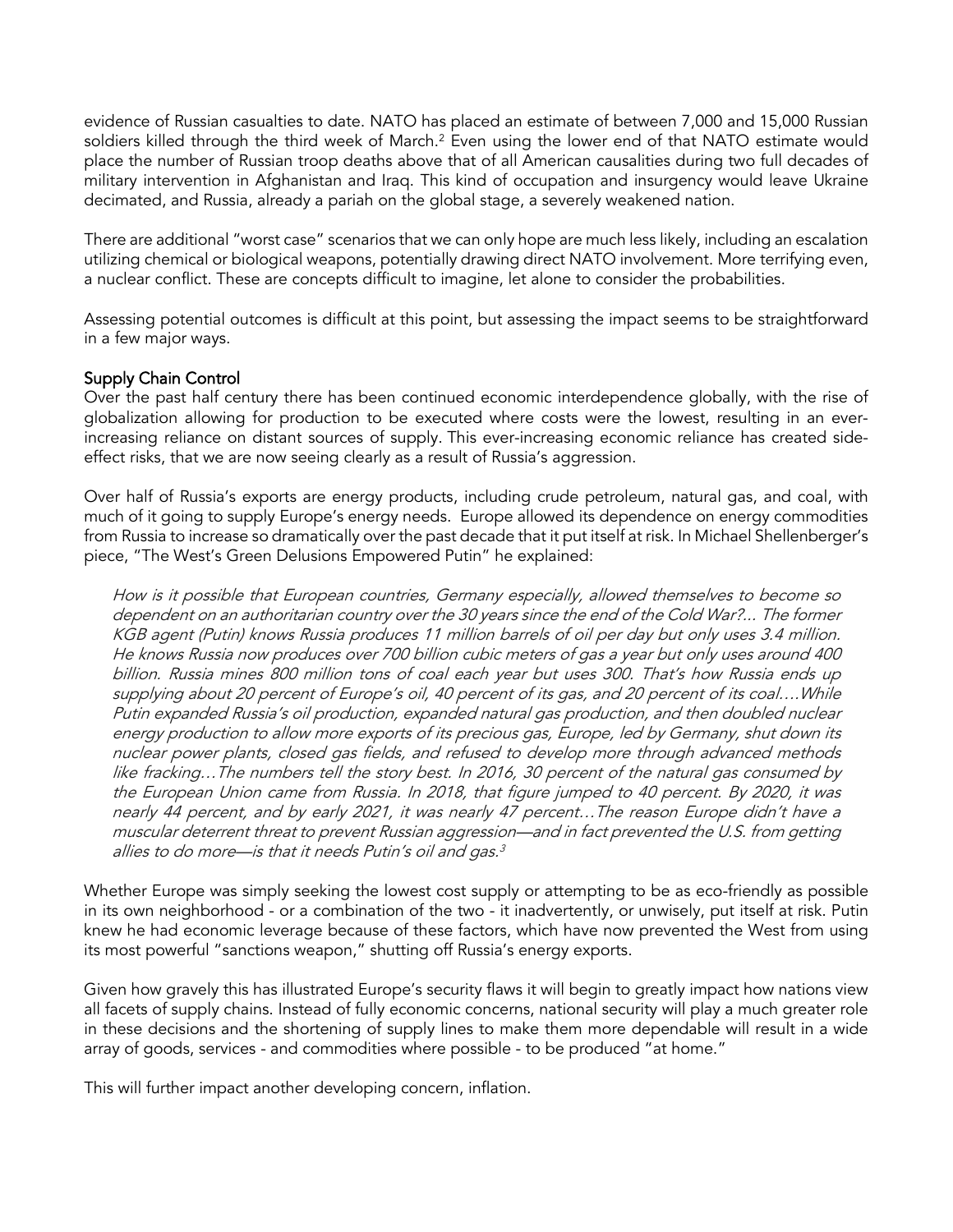## Inflation

As those who've read this letter for an extended period of time are aware, we believe the Federal Reserve long ago started straying from its dual mandate - that of stable prices and maximum employment - and have catered to an elevation of asset prices in order to sustain the "wealth effect" impact. The consequences of this stray from stable prices have become very evident of late.

The consumer price index jumped 7.9% in February from a year earlier, hitting a new 40-year high even before any implications of Russia's invasion of Ukraine could be measured. Even backing out food and energy prices, as many economists do, core consumer prices still rose 6.4%, more than three times the Federal Reserve Bank's target meant to represent stable prices. Food prices alone rose at the fastest pace in 40 years, alarming when considering that the lowest-income quintile of American households spends more than 25% of their income on food.4

For a time recently, the Fed believed much of this inflation data was "transitory" and would be alleviated over the next year. Now, based on recent statements after the Federal Open Market Committee met and raised rates by 25 basis points on March 16<sup>th</sup>, the Fed seems to have changed their tune, likely coming to grips with the fact this data is not transitory and will be further exacerbated by the effect of war. To that point, in a speech to the National Association for Business Economics, Fed Chairman Jerome Powell said:

In particular, if we conclude that it is appropriate to move more aggressively by raising the federal funds rate by more than 25 basis points at a meeting or meetings, we will do so. And if we determine that we need to tighten beyond common measures of neutral and into a more restrictive stance, we will do that as well.

The Fed is behind the curve, and after failing to normalize interest rates for such an extended period of time, getting inflation under control now without triggering a recession, will be extremely difficult.

Before Russia's aggression we were already entering a new environment as it relates to inflation, interest rates, and a form of "anti-globalization." Judging the ultimate outcome of Russia's war is challenging, but what isn't challenging is concluding the coming decades won't look much at all like the recent past on those fronts.

Please feel free to call or email with questions you may have regarding our strategies or Martin Capital Partners in general. You can also find information on our website at [www.martincp.com.](http://www.martincp.com/)

It is a sincere privilege serving those that have entrusted us with their capital.

Respectfully,

awkh

Cameron K Martin Chief Investment Officer Martin Capital Partners, LLC

- 1. Russia Refocuses on Ukraine's East After Month of Heavy Losses. Wall Street Journal, 3/25/2022.
- 2. Russia Could Have Lost as many as 15,000 Troops in Ukraine War. Washington Post, 3/24/2022.

4. Here's Why it's Time to Focus on the Inflation Economists Ignore. Wall Street Journal, 3/14/2022.

<sup>3.</sup> The West's Green Delusions Empowered Putin. Michael Shellenberger, 3/1/2022.